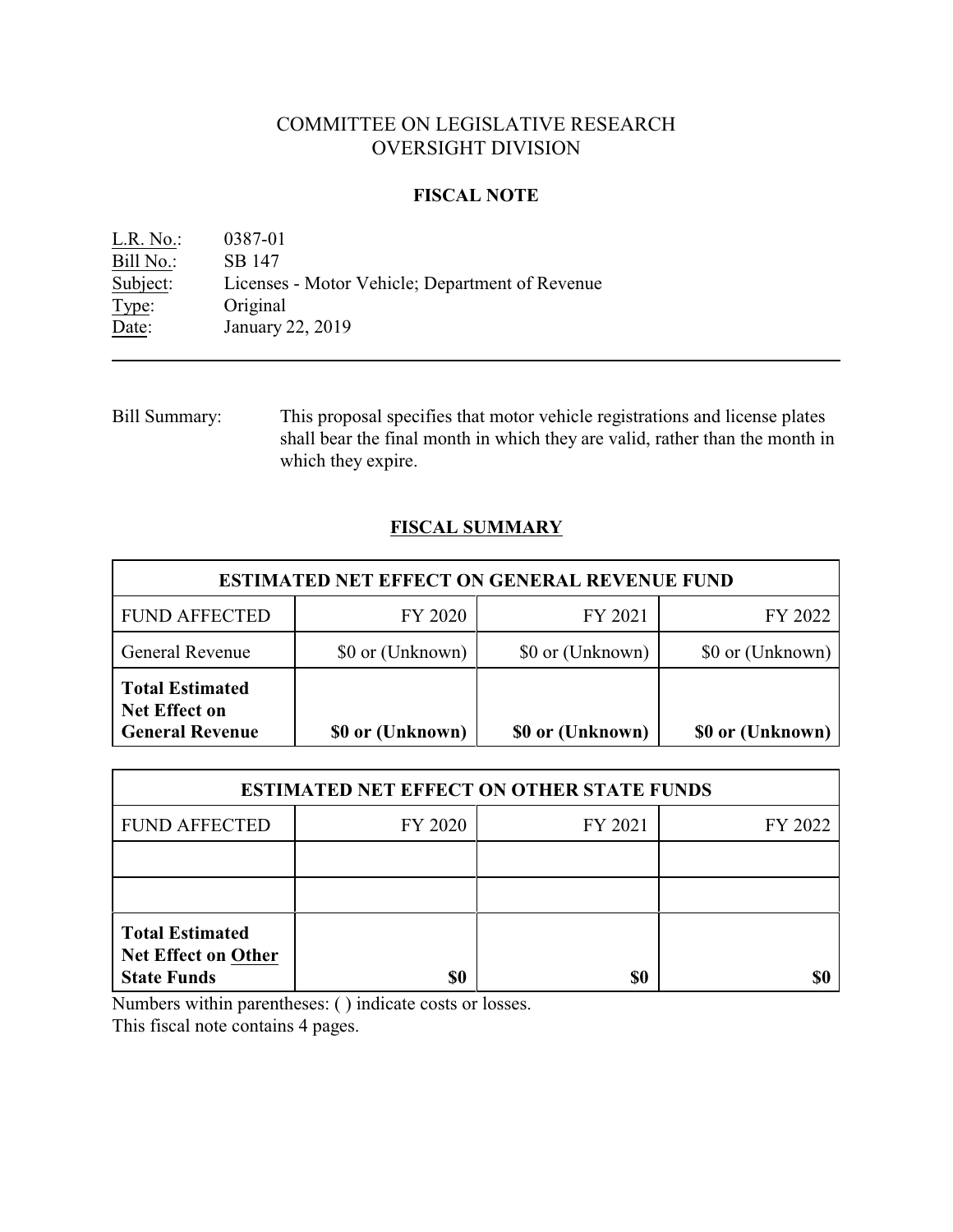L.R. No. 0387-01 Bill No. SB 147 Page 2 of 4 January 22, 2019

| <b>ESTIMATED NET EFFECT ON FEDERAL FUNDS</b>                        |         |         |         |  |
|---------------------------------------------------------------------|---------|---------|---------|--|
| <b>FUND AFFECTED</b>                                                | FY 2020 | FY 2021 | FY 2022 |  |
|                                                                     |         |         |         |  |
|                                                                     |         |         |         |  |
| <b>Total Estimated</b><br>Net Effect on All<br><b>Federal Funds</b> | \$0     | \$0     |         |  |

| <b>ESTIMATED NET EFFECT ON FULL TIME EQUIVALENT (FTE)</b>    |         |         |         |  |
|--------------------------------------------------------------|---------|---------|---------|--|
| <b>FUND AFFECTED</b>                                         | FY 2020 | FY 2021 | FY 2022 |  |
|                                                              |         |         |         |  |
|                                                              |         |         |         |  |
| <b>Total Estimated</b><br><b>Net Effect on</b><br><b>FTE</b> |         |         |         |  |

 $\Box$  Estimated Net Effect (expenditures or reduced revenues) expected to exceed \$100,000 in any of the three fiscal years after implementation of the act.

| <b>ESTIMATED NET EFFECT ON LOCAL FUNDS</b> |         |         |         |  |
|--------------------------------------------|---------|---------|---------|--|
| <b>FUND AFFECTED</b>                       | FY 2020 | FY 2021 | FY 2022 |  |
| <b>Local Government</b>                    | \$0     | \$0     | \$0     |  |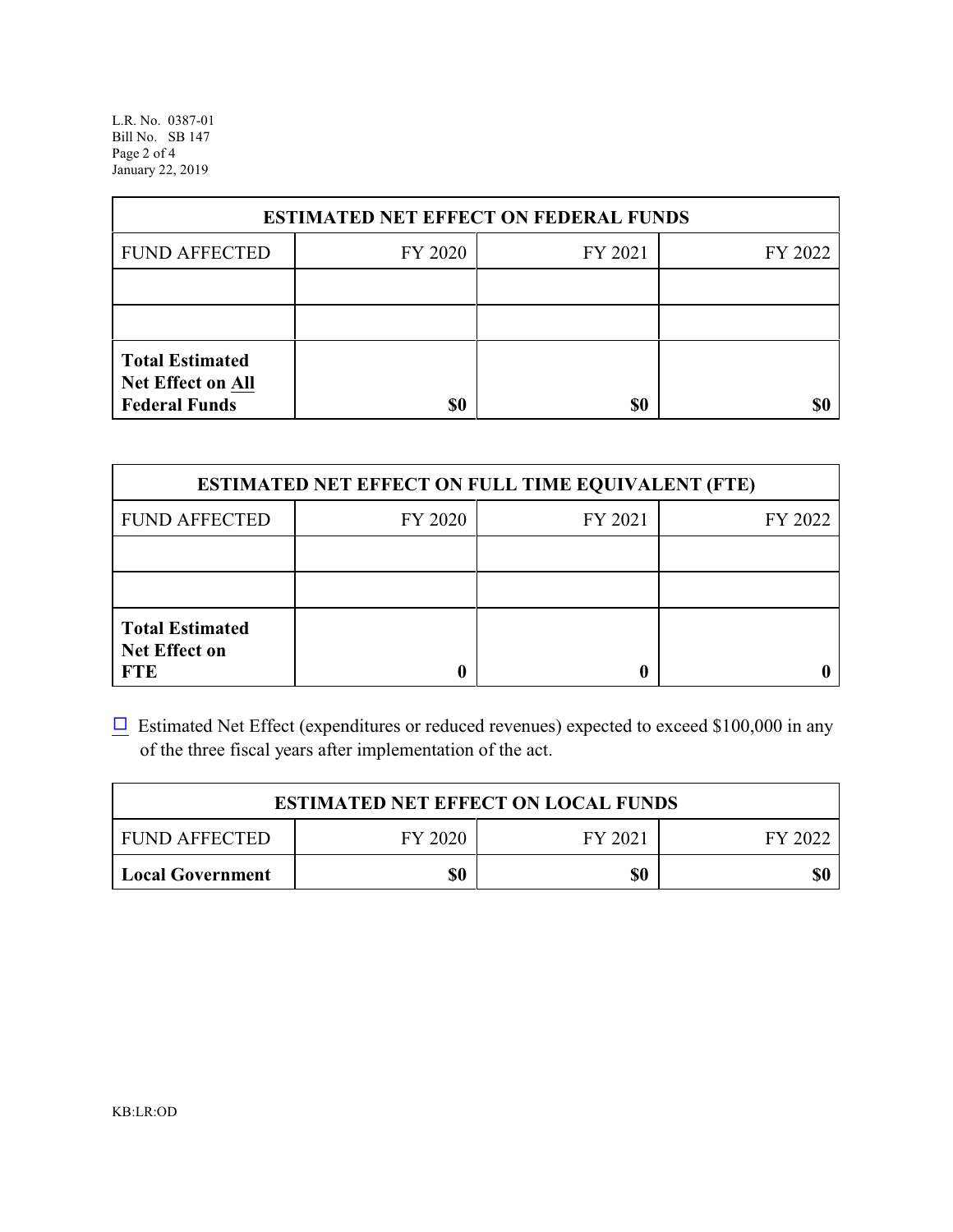L.R. No. 0387-01 Bill No. SB 147 Page 3 of 4 January 22, 2019

#### **FISCAL ANALYSIS**

### ASSUMPTION

Officials at the **Department of Revenue (DOR)** assume the following regarding this proposal:

#### §301.130.1

Proposes that motor vehicle registrations and license plates shall bear the final month and year in which they are valid, rather than the month in which they expire.

#### *Administrative Impact*

It is unclear as to what impact if any this legislation will have on the Department. If the intent is to change the month the Department displays on motor vehicle registrations to display the month prior, this would result in system and inventory changes, which could result in a substantive financial impact. However, the intent of the legislation is unclear.

**Oversight** assumes DOR cannot provide a fiscal impact at this time due to the intent of the proposal being unclear. Oversight will reflect a fiscal impact of \$0 or negative "Unknown" for costs that could potentially be incurred from this proposal.

Officials from the **Department of Transportation** and **Department of Public Safety - Missouri Highway Patrol** each assume the proposal will have no fiscal impact on their respective organizations.

| <b>ESTIMATED NET EFFECT ON THE</b><br><b>GENERAL REVENUE FUND</b>  | \$0 or<br>(Unknown) | \$0 or<br>(Unknown) | \$0 or<br>(Unknown)          |
|--------------------------------------------------------------------|---------------------|---------------------|------------------------------|
| Cost - DOR - potential revisions to motor<br>vehicle registrations | \$0 or<br>(Unknown) | \$0 or<br>(Unknown) | $$0 \text{ or}$<br>(Unknown) |
| <b>GENERAL REVENUE FUND</b>                                        |                     |                     |                              |
|                                                                    | $(10 \text{ Mo.})$  |                     |                              |
| FISCAL IMPACT - State Government                                   | FY 2020             | FY 2021             | FY 2022                      |